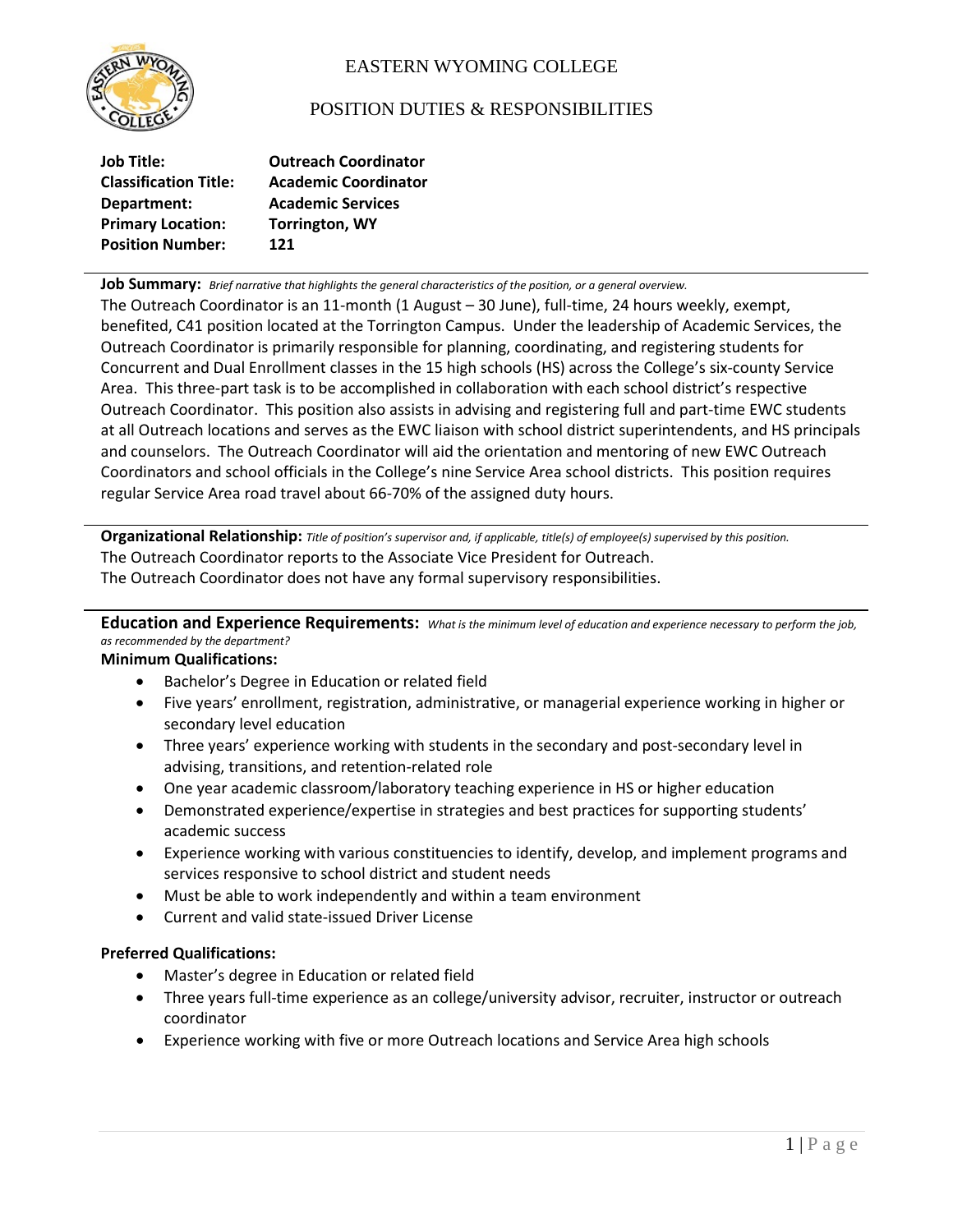**Essential Functions:** *(to perform successfully in this position, an individual must be able to perform essential duties satisfactorily as well as possess education/experience, employ the knowledge, skills, and abilities as listed in representative fashion; reasonable accommodations may be made to enable individuals with disabilities to perform the essential functions – this position is EXEMPT, i.e., not eligible for compensatory or overtime pay provisions of the FLSA. This listing of essential duties is not all-inclusive, but representative, other duties may be assigned).*

#### **General**

- Coordinates activities in order to facilitate the maximum effectiveness and utilization of academic resources
- Deliver service offerings at school districts and high schools in the College's six-county Service Area
- Advise high school students, part-time and full-time college students, teachers, and school district officials on a variety of issues related to academic program areas
- Facilitate communication and cooperation among all Outreach personnel and the staff at the Torrington Campus and Douglas Campus
- In accordance with College policy and processes, coordinate and/or collaborate in the assessment of academic programs and services delivered by Outreach personnel
- Conduct weekly road travel to Outreach locations to orient, mentor, and consult with Outreach Coordinators, high school teachers, and school district officials

#### **Outreach Operations**

- Assist with planning, coordinating, and registering high school students for Concurrent and Dual Enrollment classes at 15 high schools
- Aid the planning, coordination, and execution of yearly Outreach Coordinator meetings
- Serve as the EWC liaison with school district superintendents, high school principals, and school counselors
- Assist the orientation and mentoring of new school district Outreach Coordinators.
- Meet school superintendents, high school principals and school counselors on a regular basis to orient them toward EWC Outreach services
- Help EWC Division Chairs with the review of Concurrent Enrollment teacher applications/credentials
- Advise EWC Outreach students and assist with the coordination and scheduling of fall and spring advising with Outreach Coordinators across the EWC Service Area
- Assist with developing and coordinating recruiting and marketing strategies for Outreach sites
- Aid the completion and monitoring of Higher Learning Commission extensions for high school Concurrent Enrollment teachers
- Assist with the periodic and annual reporting of Outreach programs provided across the College's sixcounty Service Area
- Help with the development and monitoring of EWC's annual Outreach budget allocations and expenditures

#### **Community Involvement**

• In coordination with and/or augmentation of the school district's on-site Outreach Coordinator… Maintain effective interpersonal & institutional relationships with external Outreach entities and promote positive relationships and open communication with all Outreach stake-holders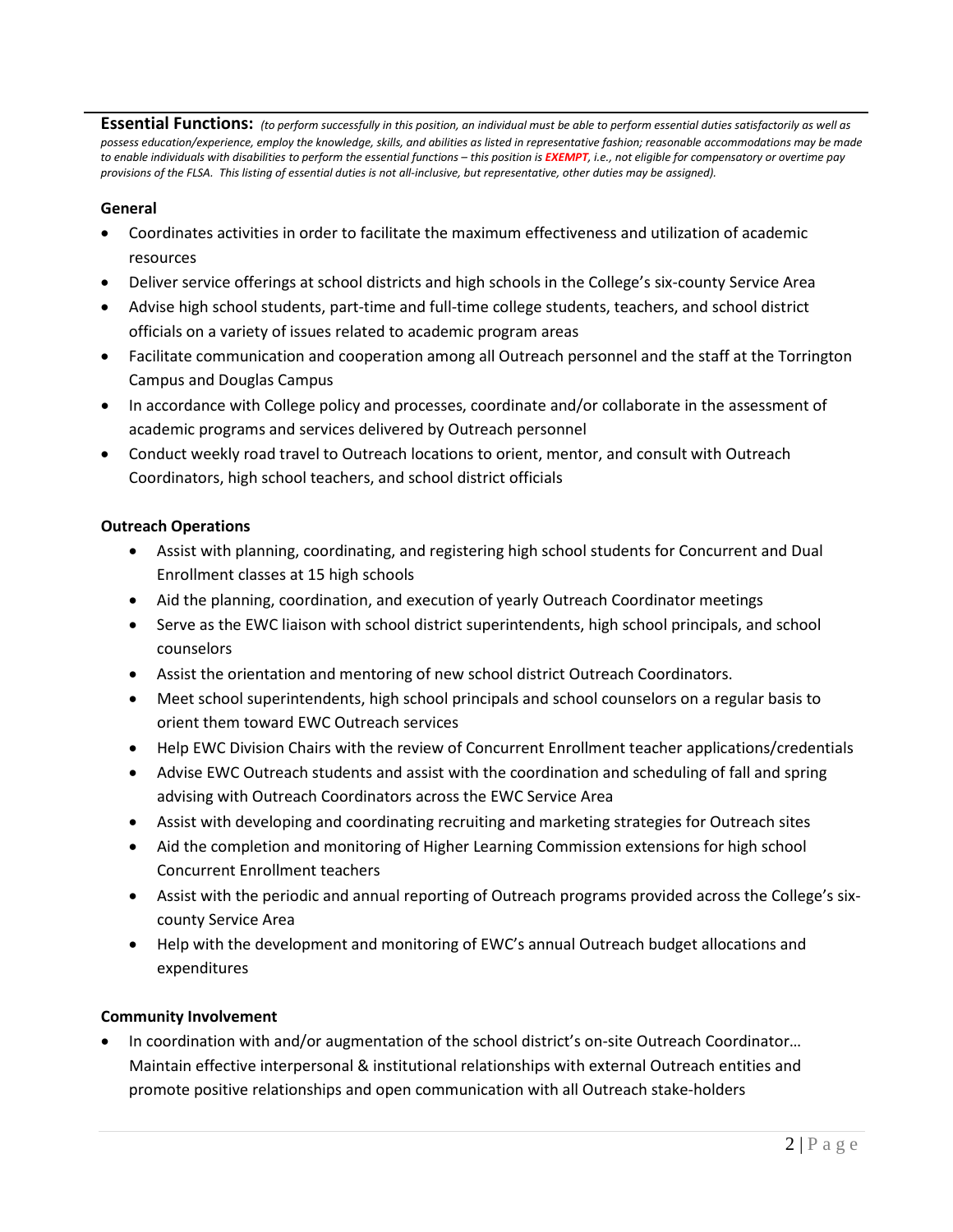#### **Inter-Campus Coordination**

- Work closely with Academic Services leadership, Directors, Chairs, Department Heads, and off-site employees to coordinate the delivery of Outreach instructional programs and student services
- Ensure strong communication channels exist among all Outreach personnel and staffs at both campuses
- Ensure Outreach students are offered services and resources comparable to those available across EWC's entire Service Area and have an understanding and responsibility for those services
- Work closely with the Academic Services Associate Vice Presidents (AVP) to set course and program schedules that meet the needs of Outreach students
- In coordination with Student Services, help ensure recruitment, registration, advising, retention, counseling, and financial aid services are available, effective, and efficient for Outreach students
- Work closely with the Academic Services AVP to ensure Outreach marketing, advertising, and media relations reflect EWC's mission, vision, and values
- Coordinate with the Administrative Services Vice President to establish and maintain all Outreach contracts

**Nonessential Functions:** *These are tasks that are marginal, or incidental to the completion of the essential function, or those functions that could be performed by other employees.*

• Moving and carrying equipment, furniture, and supplies

**Knowledge, Skills, and Abilities:** *These are the requirements for an employee who is capable of performing the full range of essential functions of the position.*

- Effective interpersonal communication skills
- Demonstrated commitment to public relations and customer service
- Demonstrated ability to work as an integral part of the Outreach team
- Demonstrated ability to prioritize, assign work, and solve problems
- Demonstrated ability to deal with issues and concerns in a positive, confidential and constructive manner
- Ability to work positively with teams/individuals with diverse backgrounds, ethnicities, and interests
- Understand Student Services (e.g., advising, enrollment) and contemporary student service issues
- Delivery of competent and confident public presentations involving varied stake-holders
- Demonstrated experience in providing academic programs to support student success
- Demonstrated advising experience with high school and post-secondary students
- Ability to problem solve, think critically, and communicate effectively with college students, high school students, high school teachers, school district officials, parents, and Outreach Coordinators

**Physical/Mental Demands:** (*The physical demands and work environment characteristics described herein are representative of those*  that must be met by an employee to successfully perform essential functions of this position and/or may be encountered while performing essential *functions. Reasonable accommodations may be made to enable individuals with disabilities to perform the essential functions).*

- Regular travel within the six-county (Goshen, Platte, Niobrara, Converse, Weston, Crook) Service Area for meetings and events
- Occasional state and regional travel
- Early, late, and occasional weekend work
- Moving or carrying equipment, furniture, and supplies
- Ability to deal with periods of high stress resulting from diverse expectations of the College, the school districts, high schools, and community Outreach stake-holders